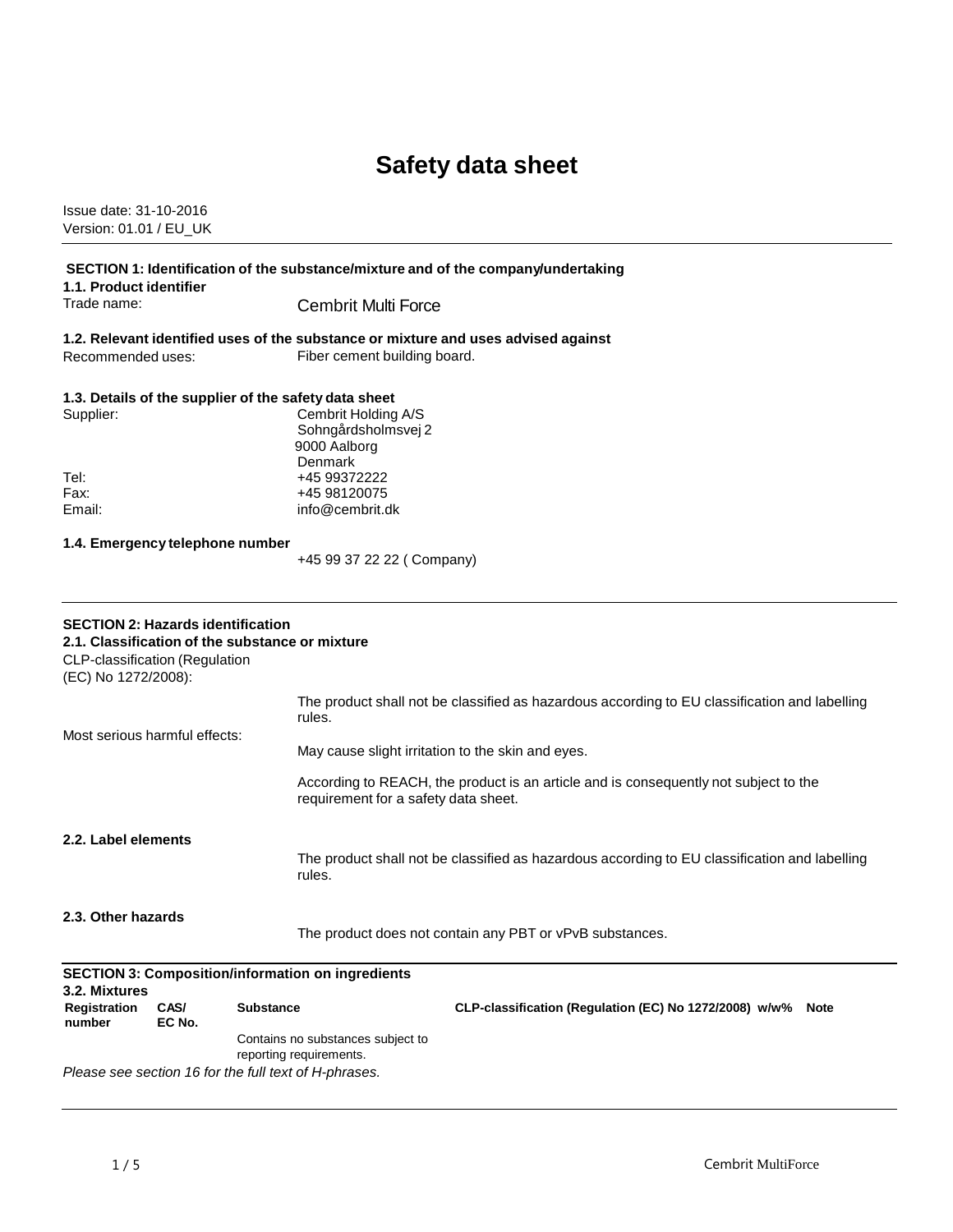# **SECTION 4: First aid measures**

| JEUTIUN 4. FIISL dIU IIIEdSUIES                                                    |                                                                                                                                                                                                  |
|------------------------------------------------------------------------------------|--------------------------------------------------------------------------------------------------------------------------------------------------------------------------------------------------|
| 4.1. Description of first aid measures<br>Inhalation:                              | Seek fresh air. Seek medical advice in case of persistent discomfort.                                                                                                                            |
| Ingestion:                                                                         | Wash out mouth thoroughly and drink 1-2 glasses of water in small sips. Seek medical advice<br>in case of discomfort.                                                                            |
| Skin:                                                                              | Wash skin with soap and water. Seek medical advice in case of persistent discomfort.                                                                                                             |
| Eyes                                                                               | Flush with water (preferably using eye wash equipment) until irritation subsides. Seek medical<br>advice if symptoms persist.                                                                    |
| Other information:                                                                 | When obtaining medical advice, show the safety data sheet or label.                                                                                                                              |
| 4.2. Most important symptoms and effects, both acute and delayed                   |                                                                                                                                                                                                  |
|                                                                                    | May cause slight irritation to the skin and eyes.<br>4.3. Indication of any immediate medical attention and special treatment needed<br>Treat symptoms. No special immediate treatment required. |
| <b>SECTION 5: Firefighting measures</b><br>5.1. Extinguishing media                |                                                                                                                                                                                                  |
| Suitable extinguishing media                                                       | The product is not directly flammable. Choose extinguishing agents based on the surrounding<br>fire.                                                                                             |
| Unsuitable extinguishing media                                                     | Do not use water stream, as it may spread the fire.                                                                                                                                              |
| 5.2. Special hazards arising from the substance or mixture                         |                                                                                                                                                                                                  |
| 5.3. Advice for firefighters                                                       | The product is not directly flammable. Avoid inhalation of vapour and fumes - seek fresh air.                                                                                                    |
|                                                                                    | Wear Self-Contained Breathing Apparatus (SCBA) with chemical resistant gloves.                                                                                                                   |
| <b>SECTION 6: Accidental release measures</b><br>For non-emergency personnel:      | 6.1. Personal precautions, protective equipment and emergency procedures<br>Wear gloves.                                                                                                         |
| For emergency responders:                                                          | Normal protective clothing equivalent to EN 469 is recommended.                                                                                                                                  |
| 6.2. Environmental precautions                                                     |                                                                                                                                                                                                  |
|                                                                                    | Prevent spillage from entering drains and/or surface water.                                                                                                                                      |
| 6.3. Methods and material for containment and cleaning up                          | Sweep up/collect spills for possible reuse or transfer to suitable waste containers.                                                                                                             |
| 6.4. Reference to other sections                                                   |                                                                                                                                                                                                  |
|                                                                                    | See section 8 for type of protective equipment. See section 13 for instructions on disposal.                                                                                                     |
| <b>SECTION 7: Handling and storage</b><br>7.1. Precautions for safe handling       |                                                                                                                                                                                                  |
|                                                                                    | Running water and eye wash equipment should be available. Wash hands before breaks,<br>before using restroom facilities, and at the end of work.                                                 |
| 7.2. Conditions for safe storage, including any incompatibilities                  | Store in a dry area.                                                                                                                                                                             |
| 7.3. Specific end use(s)                                                           |                                                                                                                                                                                                  |
|                                                                                    | None.                                                                                                                                                                                            |
| <b>SECTION 8: Exposure controls/personal protection</b><br>8.1. Control parameters |                                                                                                                                                                                                  |
| Legal basis:                                                                       | Commission Directive 2000/39/EC (Occupational Exposure Limits). Last amended by<br>Commission Directive 2009/161/EU.                                                                             |
|                                                                                    | Contains no substances subject to reporting requirements.                                                                                                                                        |
|                                                                                    |                                                                                                                                                                                                  |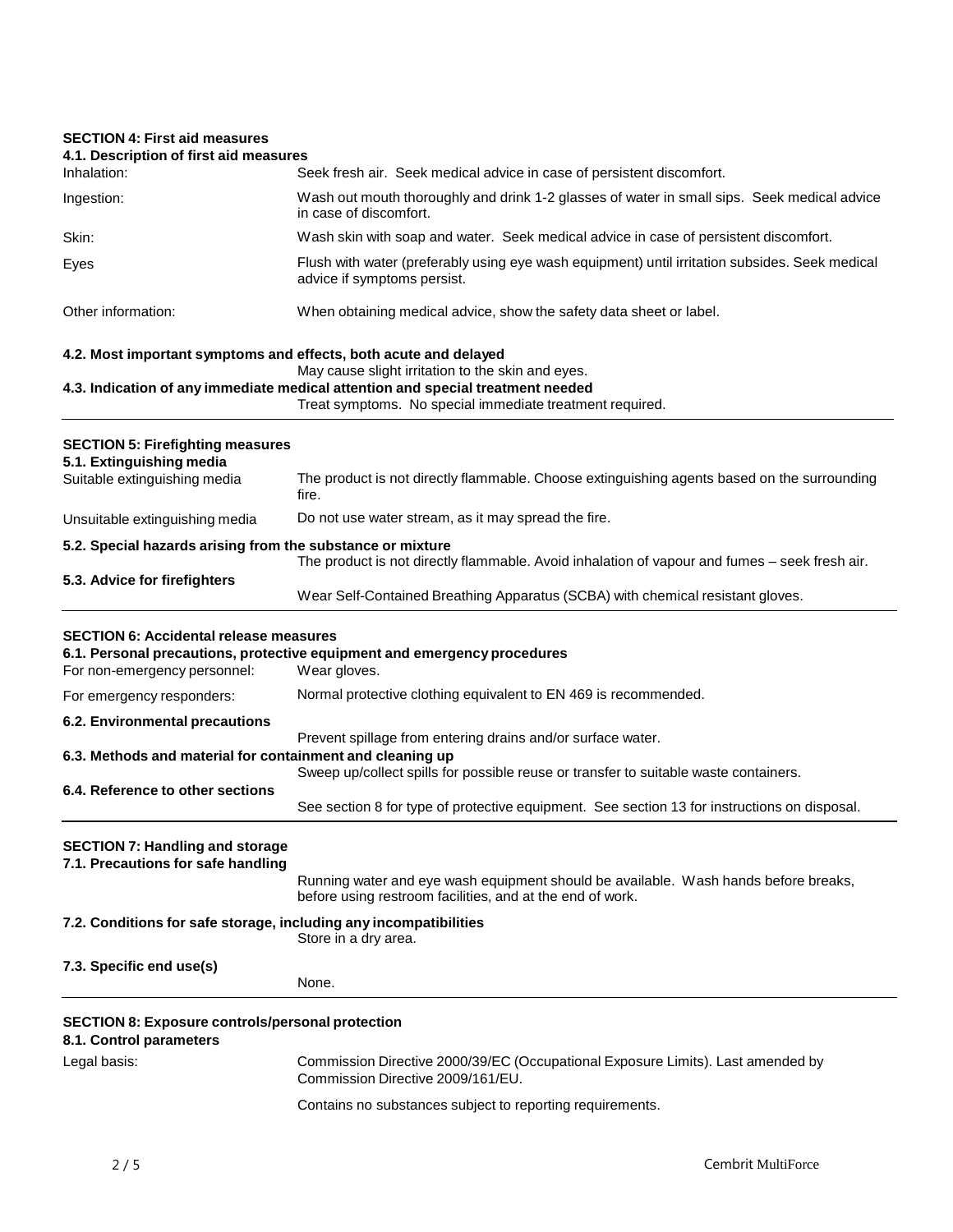| 8.2. Exposure controls<br>Appropriate engineering controls: | Wear the personal protective equipment specified below.                                                                                                                    |
|-------------------------------------------------------------|----------------------------------------------------------------------------------------------------------------------------------------------------------------------------|
| Personal protective equipment,<br>eye/face protection:      | Wear safety goggles if there is a risk of dust contact with eyes. Eye protection must conform to<br>EN 166.                                                                |
| Personal protective equipment,<br>skin protection:          | Wear gloves. Gloves must conform to EN 374.                                                                                                                                |
| Personal protective equipment,<br>respiratory protection:   | Wear respiratory protective equipment with P2 filter when performing dusty work. Respiratory<br>protection must conform to one of the following standards: EN 136/140/145. |
| Environmental exposure controls:                            | Ensure compliance with local regulations for emissions.                                                                                                                    |

#### **SECTION 9: Physical and chemical properties**

| 9.1. Information on basic physical and chemical properties |                                                                |  |
|------------------------------------------------------------|----------------------------------------------------------------|--|
| State:                                                     | Solid substance                                                |  |
| Colour:                                                    | Grey                                                           |  |
| Odour:                                                     | No data                                                        |  |
| Odour threshold:                                           | No data                                                        |  |
| pH (solution for use):                                     | No data                                                        |  |
| pH (concentrate):                                          | Approx. 11 (Due to calcum hydroxide, pH will reduce over time) |  |
| Melting point/freezing point:                              | No data                                                        |  |
| Initial boiling point and boiling                          |                                                                |  |
| range:                                                     | No data                                                        |  |
| Flash point:                                               | No data                                                        |  |
| Evaporation rate:                                          | No data                                                        |  |
| Flammability (solid, gas):                                 | No data                                                        |  |
| Upper/lower flammability limits:                           | No data                                                        |  |
| Upper/lower explosive limits:                              | No data                                                        |  |
| Vapour pressure:                                           | No data                                                        |  |
| Vapour density:                                            | No data                                                        |  |
| Relative density:                                          | 1,8                                                            |  |
| Solubility:                                                | Solubility in water: Insoluble                                 |  |
| Partition coefficient                                      |                                                                |  |
| n-octanol/water:                                           | No data                                                        |  |
| Auto-ignition temperature:                                 | No data                                                        |  |
| Decomposition temperature:                                 | >150°C. 250°C: the product loses 90% of it's initial strength. |  |
| Viscosity:                                                 | No data                                                        |  |
| Explosive properties:                                      | No data                                                        |  |
| Oxidising properties:                                      | No data                                                        |  |
| 9.2. Other information                                     |                                                                |  |
|                                                            | None.                                                          |  |
|                                                            |                                                                |  |
| <b>SECTION 10: Stability and reactivity</b>                |                                                                |  |
| 10.1. Reactivity                                           |                                                                |  |

## **10.2. Chemical stability** Not reactive. The product is stable when used in accordance with the supplier's directions. **10.3. Possibilityof hazardous reactions** None known. **10.4. Conditions to avoid 10.5. Incompatible materials** None known. None known. **10.6. Hazardous decomposition products** None known.

#### **SECTION 11: Toxicological information**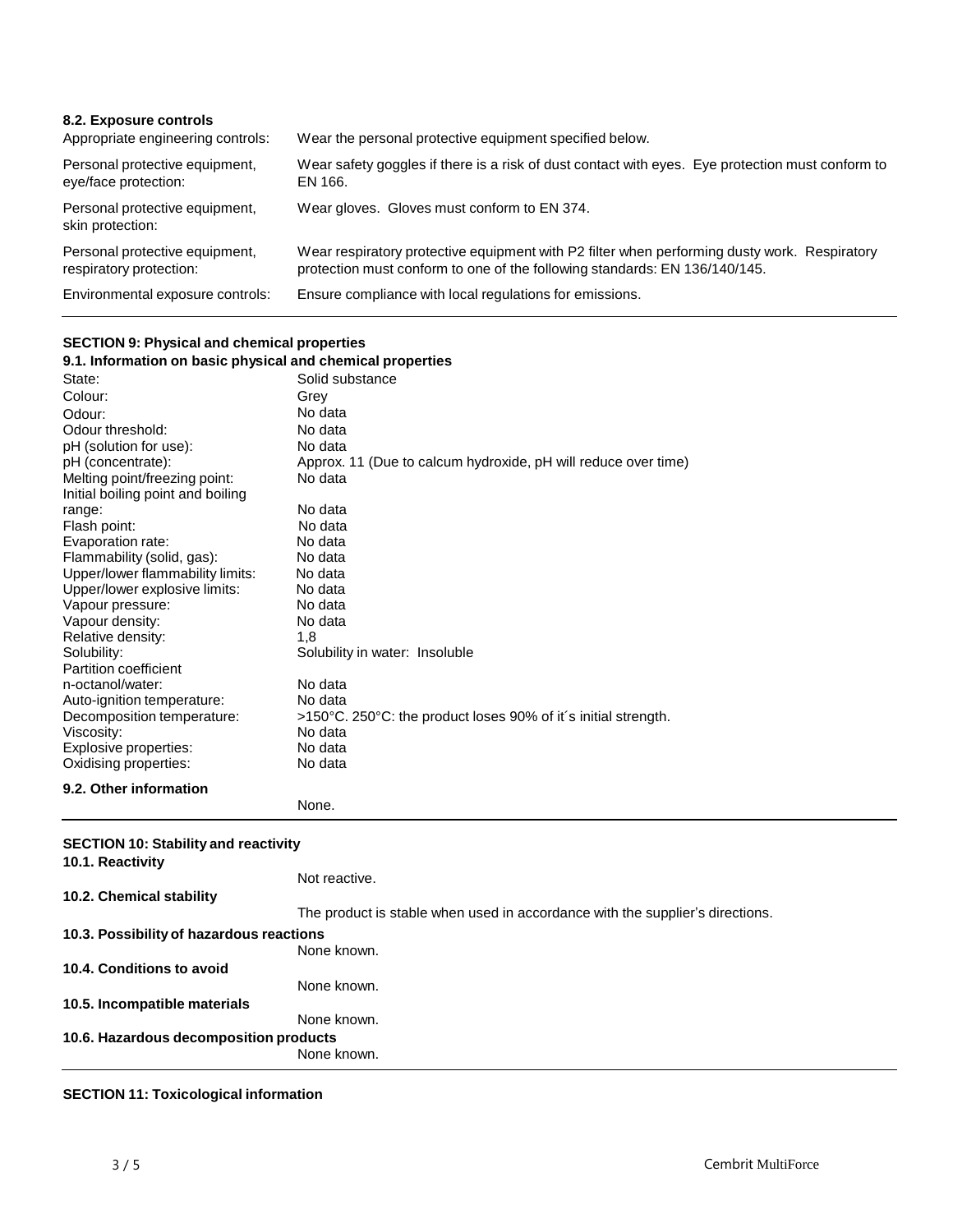### **11.1. Information on toxicological effects**

| Acute toxicity - oral:                              | The product does not have to be classified. Test data are not available.                                                                  |
|-----------------------------------------------------|-------------------------------------------------------------------------------------------------------------------------------------------|
| Acute toxicity - dermal:                            | The product does not have to be classified. Test data are not available.                                                                  |
| Acute toxicity - inhalation:                        | The product does not have to be classified. Test data are not available.                                                                  |
| Skin corrosion/irritation:                          | May cause slight irritation. The product does not have to be classified. Test data are not<br>available.                                  |
| Serious eye damage/eye irritation:                  | May cause eye irritation. The product does not have to be classified. Test data are not<br>available.                                     |
| Respiratory sensitisation or skin<br>sensitisation: | The product does not have to be classified. Test data are not available.                                                                  |
| Germ cell mutagenicity:                             | The product does not have to be classified. Test data are not available.                                                                  |
| Carcinogenic properties:                            | The product does not have to be classified. Test data are not available.                                                                  |
| Reproductive toxicity:                              | The product does not have to be classified. Test data are not available.                                                                  |
| Single STOT exposure:                               | Inhalation of dust may cause irritation to the upper airways. The product does not have to be<br>classified. Test data are not available. |
| Repeated STOT exposure:                             | The product does not have to be classified. Test data are not available.                                                                  |
| Aspiration hazard:                                  | The product does not have to be classified. Test data are not available.                                                                  |
| Other toxicological effects:                        | None known.                                                                                                                               |

| <b>SECTION 12: Ecological information</b><br>12.1. Toxicity                 |                                                                                   |
|-----------------------------------------------------------------------------|-----------------------------------------------------------------------------------|
|                                                                             | The product does not have to be classified. Test data are not available.          |
| 12.2. Persistence and degradability                                         |                                                                                   |
|                                                                             | Not expected to be biodegradable.                                                 |
| 12.3. Bioaccumulative potential                                             |                                                                                   |
|                                                                             | No bioaccumulation expected.                                                      |
| 12.4. Mobility in soil                                                      |                                                                                   |
|                                                                             | Hardens to a firm, non-mobile mass.                                               |
| 12.5. Results of PBT and vPvB assessment                                    |                                                                                   |
|                                                                             | The product does not contain any PBT or vPvB substances.                          |
| 12.6. Other adverse effects                                                 |                                                                                   |
|                                                                             | None known.                                                                       |
|                                                                             |                                                                                   |
| <b>SECTION 13: Disposal considerations</b><br>13.1. Waste treatment methods |                                                                                   |
|                                                                             | Do not discharge large quantities of concentrated spills and residue into drains. |
|                                                                             | Contact the local authorities. EWC code: 17 01 01 Concrete                        |